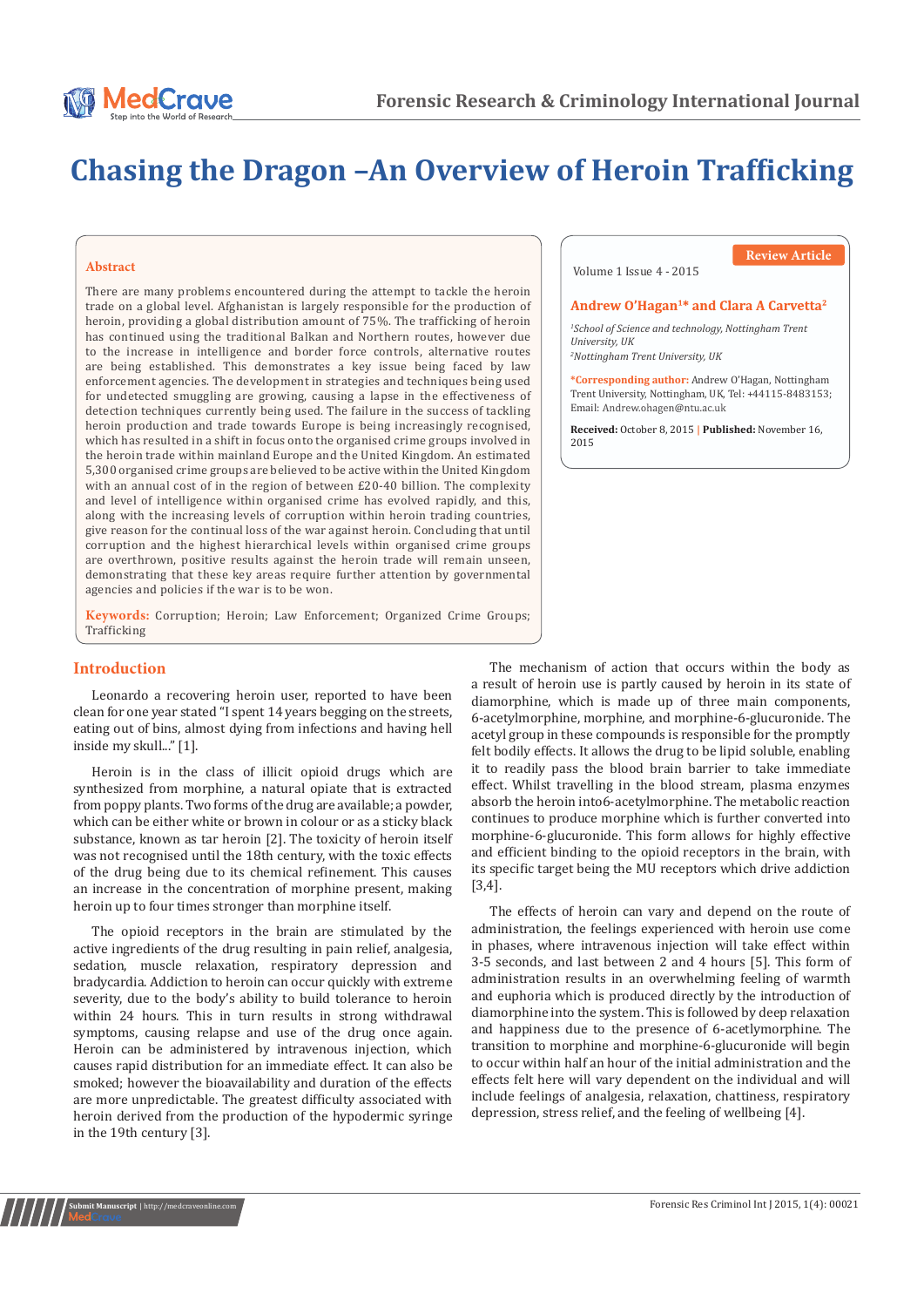

Heroin can also be injected subcutaneously and intramuscularly. This has a gradual onset between 5-10 minutes and lacks the initial rush of euphoria, however it increases the time of sedation to 3-5 hours [4]. This form of injection is also known as "skin popping" Figure 1 [6]. The preparation for injection requires heroin to be mixed with water and citric acid. This is then heated on a spoon to produce a liquid form for uptake into the syringe, ready for use [7]. The mild effects of smoking heroin are produced within 5-15 seconds, whilst oral use can take between 60-90 minutes to take effect [5]. "Chasing the dragon" is commonly used street slang term to describe smoking heroin; the drug in its powder form is heated on foil causing it to liquidize and flow along the foil emitting the active fumes which are then inhaled through a small tube [6].



**Figure 1:** "skin popping" causing scars, infections and abscesses [6].

According to the Misuse of Drugs Act [8], heroin is categorized as a class A controlled substance, considering it to be a substance which is amongst the most harmful of the controlled drugs. The class A classification of heroin also gives the courts the power to issue punishments of greater severity in relation offences committed. Within the United Kingdom, drug use and addiction remains to be a problem, with an overall increase in drug use from 8.1% to 8.8% since 2013. The proportion of user's age between 16 and 59, with the greatest use found in adults aged 16 to 24. Records show 16.2% of heroin users, between 2012 and 2013, fell into this age category, followed by an increase between 2013 and 2014, up to 18.9%. There has also been a rise in drug use related deaths from 1,636 to 1,957 in 2013 [9].

It has been estimated that drug addiction has an annual cost to the United Kingdom of in the region of £15.4 billion with reference to their treatment, crime, lifestyle and health [10]. Heroin accounted for 23% of the expenditure in the UK illegal drug market during 2003 and 2004. This report has also shown heroin to have the highest number of violent or potentially violent situations in relation to the usage and dealing of the drug [11]. This illustrates the dangers of heroin are not limited to its use. It is said that due to the intensity of its pleasurable effects, even the use of heroin once or twice can be enough to trigger addiction [12]. The 2008 report by the United Nations office on drugs and crime, found that around 16 million people worldwide were users of opiates such as opium, morphine and heroin [13].

Initial synthesis of heroin occurred in 1874 by English chemist Charles Romley Alder Wright [14]; it was then produced commercially in 1898 by the Bayer pharmaceutical company [15]. Primarily it was produced as a cough treatment due to its suppressing effects and it was also believed to be nonaddictive [16]. This meant it was also used as an attempt to replace the pain killer morphine to prevent and stop morphine addiction [17]. It was effective for treatment of tuberculosis and pneumonia, which were leading causes of death at the time of its discovery. This resulted in the distribution of heroin to 23 other countries and by 1899 reports of tolerance occurred, closely being followed by research showing addiction and heroinism in 1902. The cessation of heroin production by Bayer was decided in 1913. Though heroin was banned in the USA in 1924, it is still used in Britain in its medical form of diamorphine. Its medical use accounts for 95% of the world's legal heroin usage [18].

The drug itself is derived from the poppy plant, which requires a dry warm climate for optimal growth. Once the poppy flower loses its petals, the seed pod is exposed. This contains a thick milky colored liquid referred to as Sap, which is crude opium. The Sap is extracted by slitting the pod with a knife and it increases in thickness and darkness as it is released, which forms a brown black gum product, shown in Figure 2 [19]. The farmers harvesting the Sap will shape them into bricks and wrap them ready to sell onto the illicit market. Once sold on to traffickers, it can then be refined into heroin [20].



**Figure 21:** Opium sap on the poppy seed pod [19].

The Sap within the poppy seed pod contains 10-20% of morphine and 1-3% of Codeine, The baine and Papaverine. The opium Sap is dissolved in hot water with the addition of lime. A precipitate of ammonium chloride will form and sink to the bottom of the liquid and the crude morphine, of a white colour, forms on the surface. This is removed and purified with the use of charcoal and acid, forming another precipitate of ammonium hydroxide. The morphine is then refluxed with acetic anhydride for five hours and once neutralized, heroin hydrochloride will be produced [3]. This will produce heroin in a white powder form ready for trafficking and use. The powder form of heroin is easier to compress and package ready for transport.

When trafficked, the substance does not remain pure as the dealers will need to maximise their profit by introducing the addition of cutting agents, mixing a substance within drugs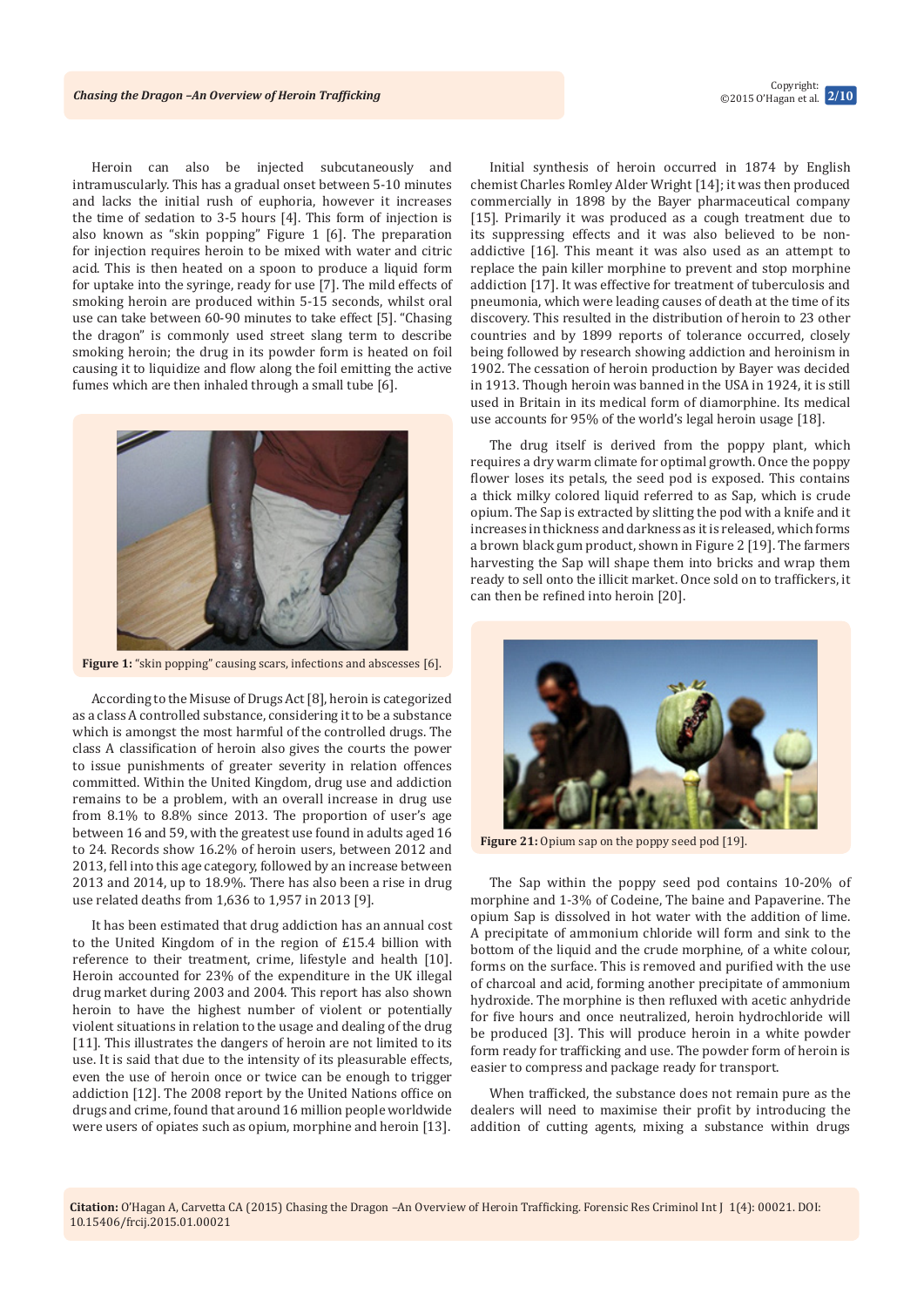to increase the bulk amount available to deal. As heroin is progressively cut, the purity of the active drug is lessened, which will sequentially reduce the intensity of its effects on the body. Cutting agents need to have an extremely similar texture, taste and appearance to prevent buyers distinguishing a difference. Factors such as colour may differentiate when cutting takes place, as shown in Figure 3. The white powder displays the purist form of heroin. The cutting agents can consist of bulking materials such as starch, lactose, and glucose. Also substances with similar pharmacological properties, such as dimethocaine, a local anesthetic which induces stimulant effects, procaine, an anaesthetic, paracetamol for its analgesic properties and chloroquine, which is used as an anti-malarial drug. Its appearance represents crystal heroin, and can be used either as a cutting agent, or miss sold as heroin itself [21]. There has been considerable percentage decreases in the level of purity of heroin when it reaches the United Kingdom, with figures dropping to as low as 13.1% in 2011 and only reaching as high as 40% [22]. When cutting heroin, there is also a chance that other opioid will be used in replacement of heroin as they mimic effects which allow them to be easily miss-sold as heroin. A common example of this is a substance known as Fentanyl, which has been the cause of numerous deaths by its use [21].



**Figure 3:** Variation in appearance of heroin due to the use of cutting agents [4].

#### **Discussion**

## **Heroin trafficking routes.**

Afghanistan is known to produce 75% of the world's heroin, where the opiate production from the poppy accounts for as much as half of Afghanistan's economy [23]. At the source of the production heroin is worth in the region of £300 per kilo [24]. During 2010, the recorded consumption and seizures of heroin, along with the annual usage globally, reached around 430-450 tones [25], with an estimate of 18-23 tons of heroin reaching the United Kingdom every year [26,27].

There are various trafficking routes by which the drugs will travel to reach the United Kingdom ready for onward supply to users for profit. The major route passes from Afghanistan to Iran, which then allows access to Turkey. Heroin is said to be the leading drug trafficked via this route using land borders. Once it has passed the Turkish borders, it can then continue through the second major trafficking route through the Balkans and proceed in to Europe. The Balkan route is greatly beneficial for trafficking heroin as it is the shortest distance to travel into the European target markets for sale [28], which contributes to the choice of its use to minimise travel time and maximise profit. It has also been found that heroin travelling via the Balkan route follows a wellorganised mode of trafficking to reach the high value markets located within Western Europe, including countries such as Germany, The Netherlands and France, which also aid the ease of further trafficking into the United Kingdom. Small amounts of heroin traveling this way will be diverted for local sale and consumption. The trafficking here is most commonly carried out using vehicles such as trucks and busses, and it has been found that the vehicles being used will change multiple times along the route to minimise tracking and interception. Larger loads of heroin passing this way will also be split into smaller loads to minimise the profit loss if vehicles are stopped and seized. The smaller packages will then remerge into bulk when reaching the western areas of Europe [28].

At present, it has been stated that one hundred and five metric tones will be sent out via the Balkan route, with only 37% of this reaching its European destination, by reason of diversions and interception occurring during the attempted trafficking as a result of the increased border control [29]. According to the European monitoring Centre for Drugs and Drugs of Addiction [28], during 2006, ten tones of heroin was seized within Turkish borders, which accounted for half the heroin seizures throughout Europe during that time. Turkey was ranked second, closely behind Iran, for the largest quantity of seizures during 2006. The impact of the increase in security and border force controls within Turkey has been shown by an increase of heroin seizure to 13.3 tones in 2012, as reported by the 2013 Turkish Drug Report [30] (Figure 4).



**Figure 4:** Turkish truck stopped in France in 2006, containing 300Kg of Heroin, [45]. Graphical reconstruction of annual heroin seizures in Kg between 2009 and 2012 as recorded by the Turkish drug report 2013 [30].

There is a considerable amount of heroin that is still trafficked into Turkey, which raises concern. During the past decade the Turkish government has increased their drug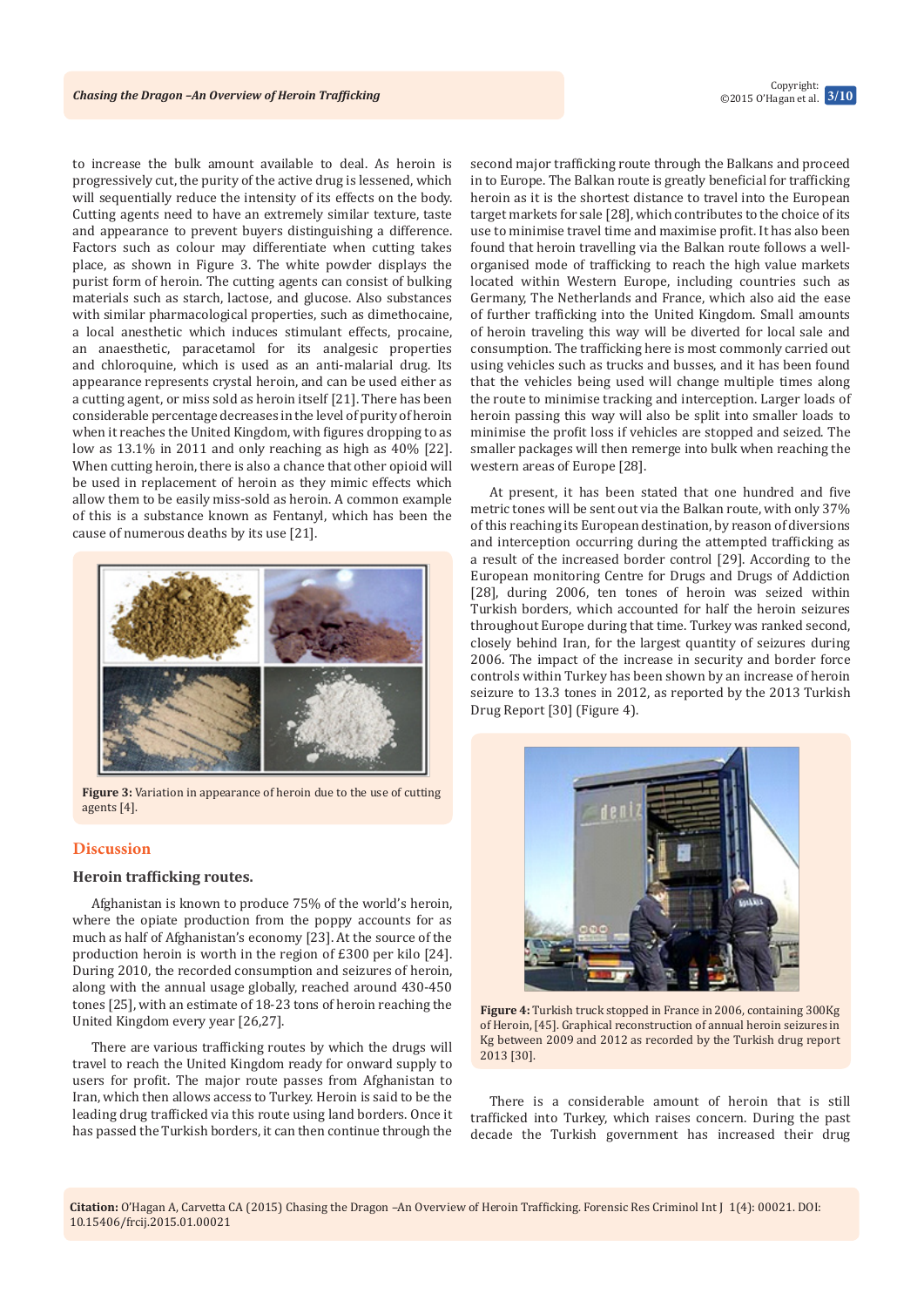related law enforcements, covering almost every border with scanning systems, highly trained sniffer dogs and well trained drug specialists. Though large quantities of drug seizures have increased, it has not yet been successful in combat as alternative routes are being used [23]. A decreasing pattern of illegal substance entering Turkey should be displayed due to a drop in the production of opiates in Afghanistan, resulting from the banning of drug cultivation in six Afghanistan states, post American invasion. Rather, there has been an increase in the amount of illegal substances entering Turkey. This was first shown in 2009, where seizures increased by 31% compared to the previous year. The answer to this unlikely statistic was the upcoming production of opium within northern China, accounting for the loss of production in Afghanistan [31].

The level of security and difficulty passing from Turkey into the Balkan countries does not consist of the same challenge. These borders have low levels of law enforcement due to their lack of governance, high poverty together with open borders without customs control [23]. This also allows for the Balkan route to be used in the opposite direction for the trafficking and transport of chemicals that are required for refining opium into heroin, such as acetic anhydride. The alternative use of the Balkan route is supported by the findings that morphine and acetic anhydride has been found to be readily available within Turkey, which may further indicate the presence of illicit heroin clandestine laboratories [28].

The Balkan route is not the sole route used for trafficking heroin into Europe. Alternatively, the Northern route can be used. This route transports heroin from Afghanistan through to central Asia, towards northern locations such as Tajikistan and reaches Europe mainly via Russia. The bulk of heroin that uses this route is said to be bound for the Russian Federation. However as little as 20% of the heroin from Afghanistan will travel via this route, due to its longer travel duration and the type of transport used. The initial trafficking from Afghanistan to neighboring countries is carried out most commonly via foot transportation, or the packages are loaded onto camels and donkeys [28]. Camels and donkeys will form trains, and will be packed with drugs and left to travel without being led due to their impeccable memory [32]. They will remember the route taken after previous runs and therefore, no longer require leading. This also minimizes the risk to individuals involved and reduces tracking the heroin back to its source. Nevertheless, due to the lack of security and speed, trafficking in this way can be easily intercepted and the heroin can be seized causing a loss in profit. There have been records made of up to 60% of the heroin being trafficked via the Northern route being seized when traveling to its neighboring countries [28].

When the heroin reaches its destinations outside of Afghanistan, trafficking into Russia and European destinations such as Germany, Bulgaria and Scandinavia, will be carried out with the use of air travel, trains, vehicles and trafficking overseas. In comparison the Northern route lacks the high levels of organisation, and it is less commonly used due to its ease of monitoring and frequent seizures and arrests [28]. These factors indicate little reason supporting the use of the Northern route, which causes the speculation of the question, why is it still successfully being used?

The Turkish authorities have increased their level of security with the installation of scanning equipment at almost all land borders, and the increase in use in specially trained dogs and security staff for searching [33]. As a result of this, alternative trafficking routes into Europe have been adopted, using countries such as Romania and Bulgaria. This in turn causes a transfer of organized crime groups, with expert knowledge from working in Turkish trafficking rings, to relocate to these countries to continue work. They now use these countries as routes to their European market. With growing knowledge of this alternative route, the Romanian government have now invested heavily into border and custom controls to aid in the efforts to clamp down on the trafficking into Europe. However they have invested more than 1 billion Euros to join the Schengen area [23]. The Schengen area does not implement any form of control, and is not part of the European Union. This allows free movement between countries included within the Schengen area, including Poland, Germany and Norway [34]. This could potentially result in the counteraction of the success gained from the investment into the border controls of Romania. The allowance of free movement of the citizens between the Schengen areas increases the opportunity for successful drug trafficking through greater areas of Europe.

It has been estimated that 49,000 seizures of heroin take place throughout Europe, with reports in 2006 showing 19 tones of heroin being seized, with an increase in seizures being recorded in the following years [28]. Recent reports of heroin seizures during 2012, display the lowest recorded seizures during the last 10 years, with only 5 tones being seized and the number of seizures declining from 50,000 during 2010, to 32,000 in 2012. This may be in accordance with the decrease in production and demand found in recent years for heroin, nonetheless these statistics have raised the concern that common heroin users are replacing the drug with other synthetic Opioid such as Methadone, which is prescribed during heroin addiction treatment [35].

Within Europe, the trafficking becomes more complex due to the increase in security and detection. Organised crime groups are located in various countries within Europe. The packages will change many hands during travel to reduce tracking and suspicion. When looking into trafficking of western and central Europe, the heroin will be transported on land by vehicles to places such as Belgium and the Netherlands to be sent out to the United Kingdom. The south coast can also be used to send heroin into the UK [28].

#### **Trafficking into the United Kingdom**

According to the National Crime Agency, trafficking into the United Kingdom costs £10.7 billion annually. The risk taken to smuggle drugs into the United Kingdom is due to the street prices charged being some of the highest within Europe [26,27]. There are traditional methods of smuggling heroin into the United Kingdom, such as trafficking via cargo containers on ships, body packing, within luggage via air travel and postage of disguised packages. The trafficking itself has become more difficult to detect, with reasoning for this being the increase in cultural and familial links within the United Kingdom, to areas of production or trafficking. This results in United Kingdom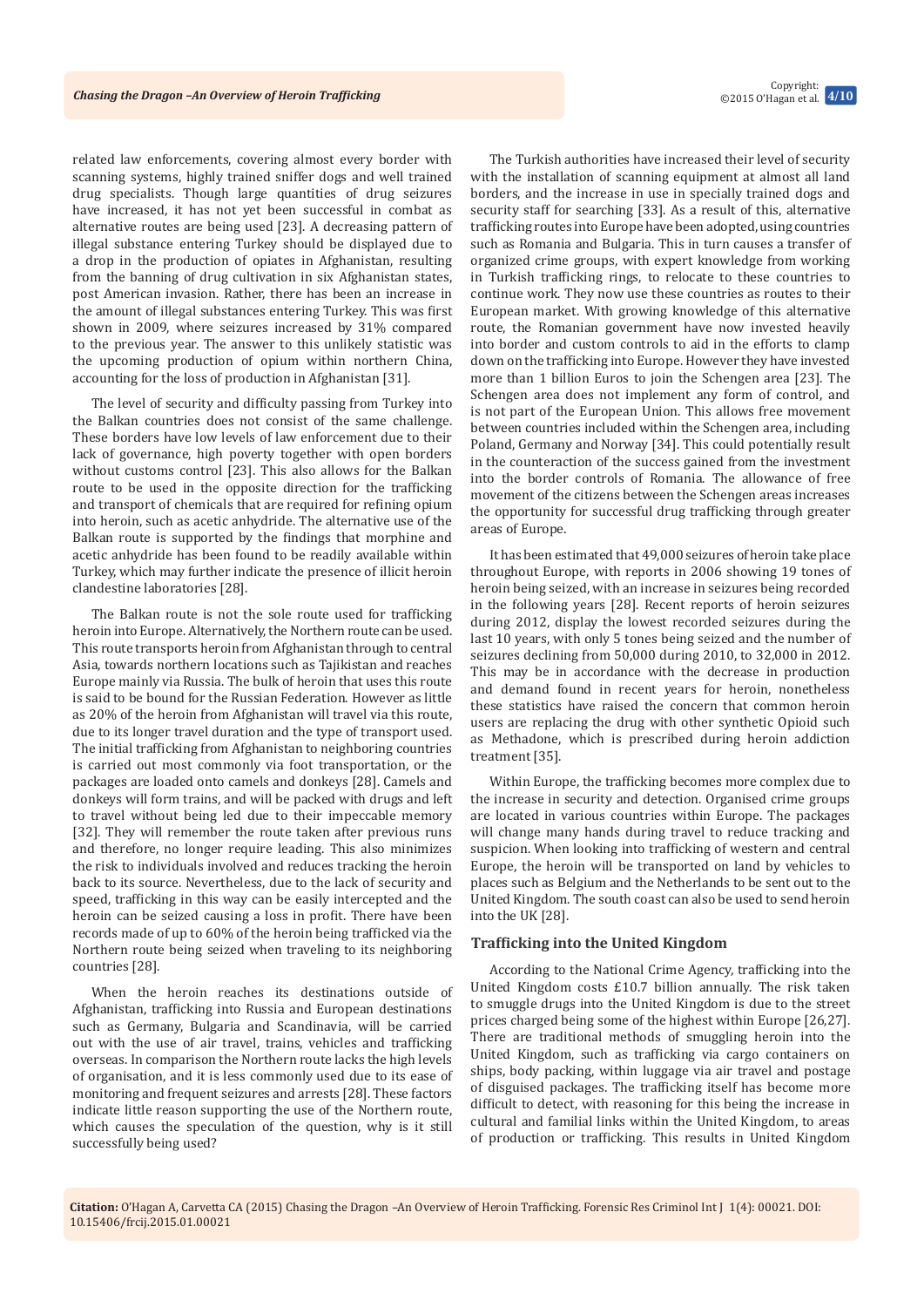dealers and wholesalers arranging their own imports, which reduces the chances of organised crime activities being detected. This has created a growing problem, as the distinction that was previously present between United Kingdom wholesalers and international importers has now become unclear [26,27].

Changes in smuggling techniques are becoming increasingly recognizable. As new elaborative methods are being practiced, areas of the unknown are growing within security force control. Methods include the hiding of substances within the linings of bags, which has been detected and reported in a recent case at Manchester airport during 2013, where heroin with a street value of £4 million had been concealed, resulting in eight years imprisonment. This case was closely followed by another at Manchester airport, where 500g of heroin had been concealed in the lining of handbags, with a street worth of £125,000, which was traced back to the origin of Pakistan [36]. Efforts to transport heroin undetected are increasing. With cases being reported using pets and pet cages to transport the drugs, as was found at Heathrow airport in November 2014. Pet cats had been sent from South Africa to the UK and the cages were carrying 15kg of heroin with a street worth of £750,000 [37].

United Kingdom customs control have reported smugglers going to extreme lengths to traffic drugs into the country. These include the processing of the drug inside of sweets and bananas, concealing the drugs within buttons, wheelchair seats and even within paintings. Though such methods seem as though they would be undetectable, during 2013 the security forces seized 445kg of heroin coming into the United Kingdom [38,39] (Figure 5 & 6). Most commonly the heroin trafficked from Pakistan and Afghanistan into the UK will be found to hit the UK in Bradford, the West Midlands and the south of Manchester due to family links and relations [40].

One of the most frequently used and most undetectable methods for smuggling is body packing and body stuffing. This is an activity that is low cost for exporters and can be done voluntarily for payment, or in many cases of organized crime, people are forced or threatened to carry out the highly illegal activity. The packets of drugs are either swallowed or inserted into the body cavity. On average a single smuggler, also known as a drug mule, will carry 1Kg of drugs in 50–100 packets, containing 8-10g of the illicit substance. This weight contains an excess in the fatal dose required of the substance and therefore carries high risk. The amount carried is dependent on the individual's capacity limit, as there have been reports of drug mules carrying over 200 packets [41]. The packages themselves come in forms of capsule shape, with the contents concealed within condoms, latex fingers of gloves, plastic bags and balloons (Figure 7). Carrying these packages comes with two health risks; primarily the drug mule may experience gastrointestinal obstruction or perforation and secondly, most dangerously; the packages can rupture within the body and lead to fatal toxicity and death [41]. Capsules which are swallowed are required to be concealed for at least a day, whereas inserted packages are for short travel times. Heroin is still found to be one of the most common substances contained within capsules of body packers. The drug mules will go to the extent of taking anti diarrhea medication to prevent the passing of the capsules [42]. Common signs of identification of such drug mules have been detected, yet in many cases, experienced drug mules and smaller airports will miss these signs and the drugs will pass into the destination undetected. Suspicion may arise when forming a link between the origin of the individual and the destination; this may be followed by their declaration of travel being vague or doubtful. Other physical signs may be the lack of mobility whilst sitting and an odor from the mouth as a result of the gastric acid on the packets concealed [41].

©2015 O'Hagan et al. **5/10**



**Figure 5:** Bananas used to conceal drugs, flight from Ghana to Heathrow [38].



**Figure 6:** Heroin concealed within buttons on items of clothing [39].



**Figure 7:** Annotated image of drugs package capsule concealed within body packers [42].

If drug mules are traveling on a long-haul flight and refuse to eat during this time, the passenger will be notified to security, as this is common to prevent the passing of the illicit substances. The appearance of a mule may be nervous, with shaking of the body due to a combination of hunger and anxiety along with perspiration and uneasy walking due to the body cavity discomfort. If any signs are detected and deemed suspicious, the individual will undergo an in depth full body x-ray as Figure 8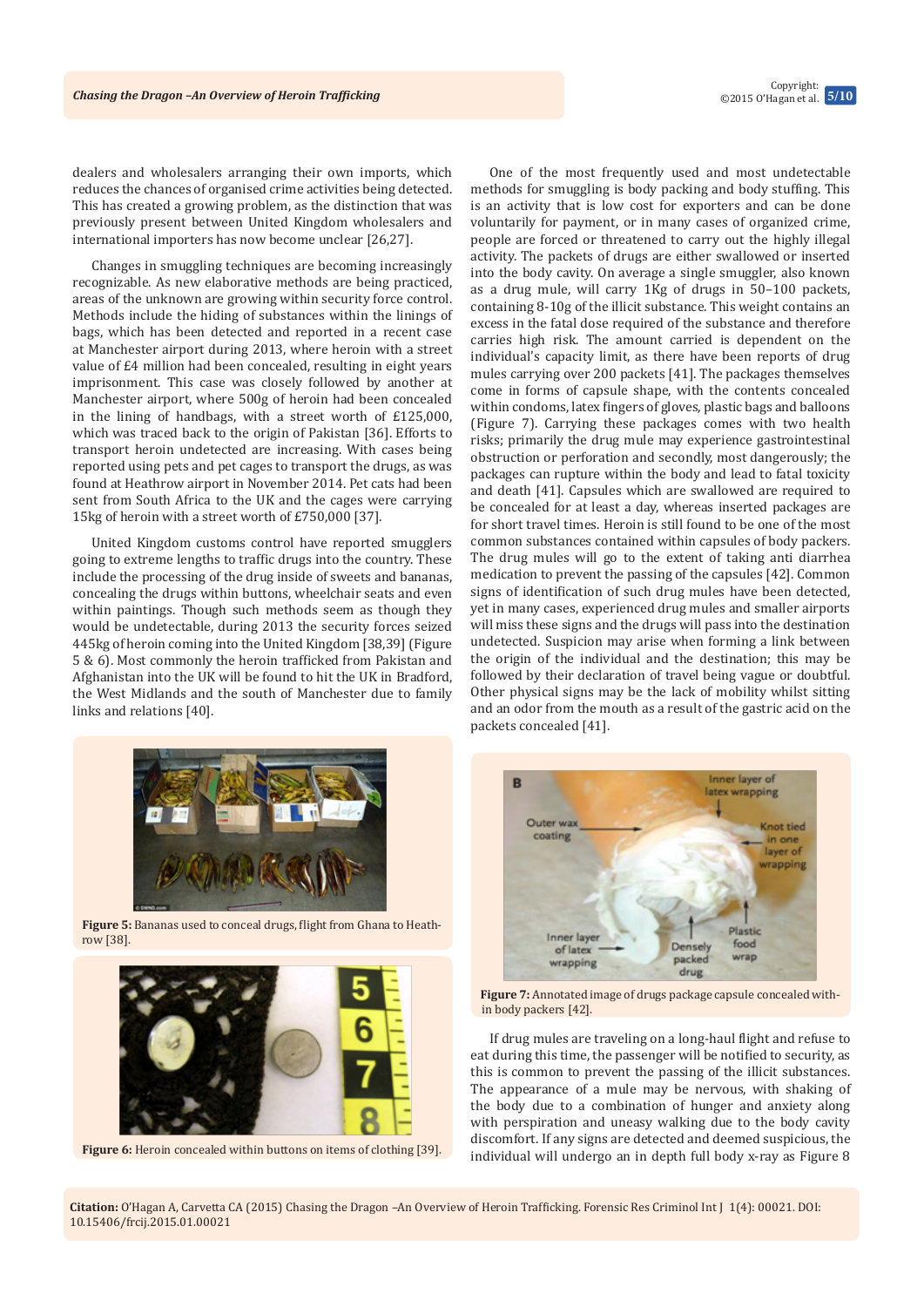shows [42,43]. This demonstrates the desperate measures being taken to ensure the cycle of the trade of drugs such as heroin continues, due to its vital role in fueling the economy and the addiction.



**Figure 8:** Body cavity x-ray of a suspected smuggler who swallowed 134 capsules [43].

## **Organised crime groups**

Gang crime and organised crime are deemed different, but are growing to share a relationship. Gangs tend to be young localised groups that commit crimes and can be violent. The activities they undertake could be said to be disorganized crime in comparison to that of the organized crime groups. These groups tend to consist of individuals of an older generation. This crime type has progressed from street level into a business enterprise and they commonly engage in multi commodity crime. However due to changes in criminal activity and technology, relationships are being established between the two groups.

Traditional organized crime groups followed the structure of hierarchical roles, with each being given specific jobs. These traditional groups would be known to engage in violence and corruption to gain profit from single commodity criminal activity [44]. Those involved in the drugs trade have previously been known as drug cartels. Their primary purpose is to organize and control drug trafficking operations. It has been known that organized crime groups within Europe cooperate with each other to minimise risk and cost to maximise profit. They act as business partners, using drugs as tradable commodity for stolen property, fire arms and other drugs. The activity of business partnerships between these groups may be by trade of goods, or the renting of cash couriers between groups for profit and establishment of business relationships [45].

The major trafficking activity towards Europe takes place by Turkish organised crime groups. According to the Europol, it is estimated that there are around 3,600 organized crime groups involved in trafficking within the European Union [23]. More recently, Turkish groups have been forming partnerships with other organized crime groups throughout Europe to aid the transport and sales of heroin. Many of the Turkish people involved in the drugs trade will choose to reside in other trading countries. In turn, allowing them to form links with non-Turkish organized crime groups for business opportunity. The most common collaboration is between Turkey and Albania due to

their historical and cultural links [46]. Therefore the European law enforcements targeting suspected drug traffickers who speak Albanian, as they have been found to buy the heroin from Turkish wholesalers and supply to the Scandinavian market [27].

Certain groups from Turkey will permanently reside in Western Europe, most commonly within the Netherlands. This is due to a change in the drugs trade, where there has been an increase in the distribution of synthetic drugs. These groups will traffic the synthetic drugs into Turkey for the exchange of heroin [46]. It has recently been found that the Balkan route is now being used for the trafficking of Cocaine into the EU and the Balkan crime groups work with the Turkish crime groups to exchange Cocaine and heroin along the route [47].

Within Europe, one of the largest organized crime groups that specializes in the smuggling of heroin is the Sicilian Mafia, known to be involved in the trafficking of heroin for decades. They previously consisted of two major groups, known as "French connection" and "Pizza connection" [47]. Using chains of pizza restaurants to disguise and transfer the heroin and profit. Previously, nineteen people involved in the activity were convicted, finding involvement from locations of Brazil, Sicily and New York [48]. Their involvement in the drugs trade is linked to other organized criminal activity of political corruption and military arms trafficking. They ensure the success of their work by inflicting assaults on highly ranked members of the Italian law enforcement. It has been estimated that the Sicilian Mafia have around 2,500 affiliated members, [47].

Large organized crime groups have been found operating in Austria, Germany and Yugoslav Republic of Macedonia. These groups were investigated and prosecuted by Europol, with 400 suspects being found and 100Kg of heroin being seized along with 4 tones of cutting agents. This demonstrates the extent of the operations being carried out. They were found to obtain the heroin via the Balkan route. Though many of the main organizers of the group were arrested, the large scale of their network has allowed them to rebuild and continue their work as organized drug traffickers. Within the organized crime groups, hierarchies are formed and it was reported that members of the lower levels, who package and deal, do not have contact with those of the highest levels, who organize and bulk buy [49]. In the case that was investigated, members were mainly recruited from Yugoslav Republic of Macedonia were transported to work in Vienna and Frankfurt. Each member had strict roles to carry out, including the cutting, packaging and transport of heroin throughout Europe, [50]. This is common practice for most organized crime groups.

Within the UK, organized crime groups cost between £20-40 billion annually. During 2014 there were 5,300 organized crime groups, consisting of 35,000 individuals, known to be active within the UK. Throughout the UK drug trading organized crime groups account for 50% of the organized crime that takes place, with areas such as Bedfordshire experiencing 25% of organized crime shootings found to be in relation to the drugs trade, and these statistics have been continually increasing since 2012 [44].

British organized crime has now developed on from traditional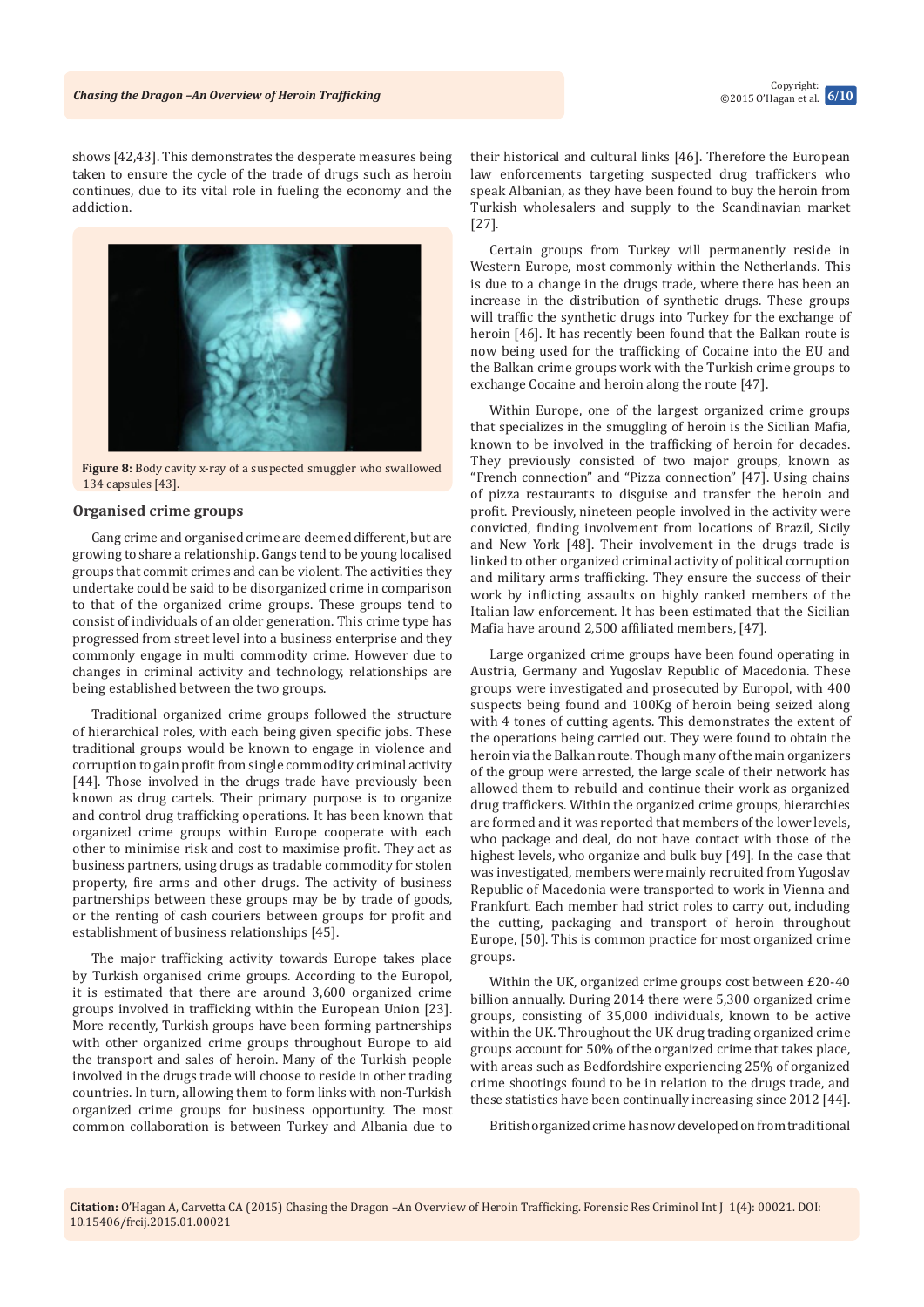activity, as have many of the groups throughout Europe. This is due to the development of business like relationships between multiple groups from various destinations. The organized crime groups have expanded and developed into dealing with multiple commodities. Drug trade is commonly associated with that of money laundering [44]. The criminal associates now form a looser network than that previously shown in 'tight knit' communities such as Mafias. The hierarchical levels are still present in the modern formation of the groups, consisting of high level organisation and enforcement, followed by distributors and low level dealers. However due to access to modern technology, the distance between each level, in relation to location, has made it more difficult to track and combat [44]. In recent years there has also been an increase in British traffickers travelling out to the countries which source the drugs. Where dealings will take place with the local organized crime group to obtain the drugs for a lower cost to maximise profits for the individuals working in the UK [45].

When discussing the issue with current Detective Chief Inspector, Roberts from Bedfordshire Police, he reported a new strategy being implemented within the UK to tackle drugs trading, including that of heroin. Explaining the major fault in previous years, being the lack of partnerships and combined approaches between agencies. This is now changing, allowing for the inclusion of various specialists and sharing of vital information, with an increased support network to tackle each drug case. The government has developed a new approach based on the four P's peruse, prevent, protect and prepare. Taking action to peruse the case and the criminals, the prevention of the drugs entering the UK and there distribution, the protection of the public and the preparation for the future. Due to the known troubles with trying to target the head of the organized crime groups, and the failure to do so, relentless disruption is now being practiced. This is an act focusing on tackling members of lower hierarchical status, to result in disruption and prevention of success, when selling the illicit substances [44]. This in turn may result in a decline in members available, forcing higher members that act via a hidden environment, to have to engage in practical elements to ensure successful trade. This then increases the chance of their identification and arrest. Though there has been a moderate decline in the level of heroin consumption within Europe, trafficking still remains a problem, with the largest threats being that of the serious organized crime groups that allow for the European opiate market to still maintain its estimated value of 12 billion Euros [49].

## **Effects of corruption**

The effects of corruption within the heroin trade begin at the source of heroin's journey, in Afghanistan. It has been reported that the drugs trade is a profitable activity for not only the local criminals, but the international drug cartels and also the Taliban. Research has shown that drug trade and corruption within Afghanistan generates a greater profit than that of lawful economic trading. Major contributions to the corruption is that of bribes made to government officials and the opium trade employing 1.6 million people, which accounts for nearly 7% of the Afghanistan population. When viewing these statistics in context, it demonstrates why the corruption within the drugs

trade has such a large impact on the economy and provides great difficulty when trying to combat the issue. Afghanistan is also said to be the second most corrupt country globally after Somalia [50].

There have been reports indicating the violent and corrupt nature that have been expressed through certain political groups situated throughout countries such as Afghanistan. Though it remains unproven, it can be said that certain acts of organized crime form a nexus with terrorism [51]. These factors, contribute to the increasing risk that law enforcement face. When trying to tackle the illicit drug trade together with corruption, as they are said to be the weaker party. The illegal activity that finances such a large amount of the economy is so powerful. This explains why extensive lengths are taken to prevent disruption by other authorities, as it could result in destabilization of the country [51].

With Turkey being one of the most important countries involved in the heroin trade, it is not surprising to find that i a magnitude of corrupt activities are believed to be encouraged. Turkish Mafias and organized crime groups have formed networks that are subject to the presence of the political circles that are present, to benefit their activity. This has allowed them to have up to 93% control over the European drugs market, in locations such as Germany, the Netherlands and the United Kingdom [51]. The main areas of corruption that contribute to the success of the illicit drug trade within Turkey include bribery and abuse of officials, fraud, money laundering; this is mainly directed towards public procurement, the purchase of work and goods [52]. This allows for undetected purchase and transportation of heroin into the European market for profit, to benefit the Turkish economy.

It has been noted by the European Monitoring Centre for Drugs and Drugs of Addiction [28], that countries found along the Northern route appear to demonstrate corrupt practices. Russia, which has been reported to have over 1.6 million heroin users, using an average of 80 tones of heroin annually, has been identified as one of the countries actively involved in corruption. Large amounts of heroin have been detected traveling regulary throughout Russia under levels of protection, preventing the detection by law enforcement agencies [28]. This is referred to as selective blindness. The statistics given indicate the reason for this corrupt activity is the huge benefit to the Russian economy. This example demonstrates one of the larger underlying issues of combating the trafficking of drugs such as heroin, and the large challenges that need to be overcome.

Within the UK, corruption in relation to the drug trade is common. Not only has the use of modern technology aided the development to more sophisticated trading, but the use of professionals as corrupt facilitators has contributed to the success, as they act as a gateway into regular society, leaving the criminal activity undetected. Examples of this include using professionals within the shipment of cargo containers and private pilots for the transportation of drugs, and furthermore, the use of low level employees within the financial industry, such as accounting, investment and banking, to aid the money laundering [44].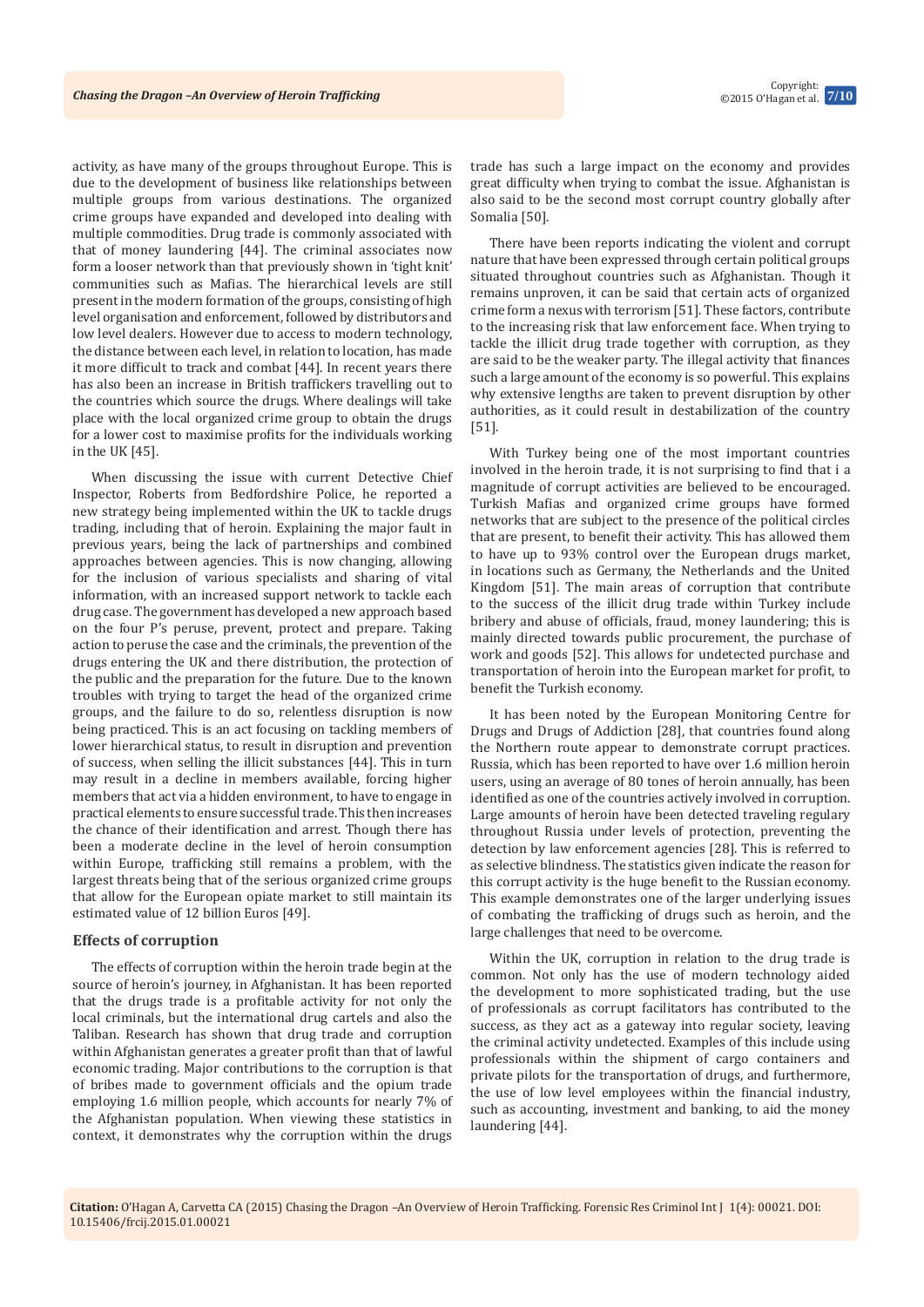#### **Conclusion**

Whilst researching the contributing factors that enable the production, transportation and sale of heroin, it becomes clear that there is a strong understanding of the routes and methods used enabling this to be successful (Figure 9) [53]. The confusion then arises in relation to why with this level of intelligence, is there still an undefeated battle? There is a high level of risk and conflict associated with targeting the countries of production and the success of stopping opium growth is unlikely due to the employment rate, corruption and benefit to the economy. When targeting the production, the risk of triggering conflict between various countries has become apparent, resulting in a focus shift to increasing the level of security and detection by customs officers. A good example of this is the increase in security at the port of Calais, introducing patrols across the English Channel, sharing the border control with Albania, and the introduction of exit checks on those departing the UK [54]. Though increased seizures indicate that, the changes are effective, a change in the techniques used to smuggle heroin and other drugs are beginning to emerge. Therefore continual improvement of intelligence within the drug trafficking area is required, with continual up to date search training and improvements on detection methods used. This in itself would display that the law enforcement agencies remain one step behind those involved in the drug trafficking trade. This view is reinforced when changes in enforcement seem to occur once different trafficking methods are identified. In previous years it has also been known that law enforcement agencies work as separate groups [44]. Where border controls would work separately to the police and information on drug cases would not have been shared. Therefore the lack of communication may be the reason that individuals had not been caught and importations missed. It has now been recognised by governmental agencies, especially within policing departments, that tackling the supply route has been ineffective and a change in approach toward tackling the dealing within each country is required [44].



**Figure 9:** The Northern and Balkan routes used for heroin trafficking from Afghanistan [53].

The lack of communication and interaction of agencies has resulted in a flourish of organized crime and organized crime groups. The heroin trade falls under organized crime, which is changing daily being increasingly more difficult to tackle. Organized crime has developed in complexity due to the

development in technology and the use of professionals and specialist, showing that a major part of the success is reliant on corruption. The use of corrupt facilitators is becoming increasingly common [44], varying from paid individuals that work in cargo loading and shipment into ports, and the use of low level new employees of banks, that can easily be persuaded and bribed to set up falsified accounts and transactions for money laundering. Though we encourage the education of individuals in any society, the highly specialized education in computing and manufacturing technology has benefited this trade [44]. With computer specialists accessing forbade information online, bank accounts and security settings. They are also able to organize the strategy for drug trading from various locations around the world, in a way that is untraceable, causing huge difficulty when trying to locate and source the members in charge of organized crime groups. The exploitation of new technology is highly responsible for problems that are encountered within the illicit drug trade. The line between gangs and organized crime groups is now blurred as younger generations, who are more skilled and educated with modern technology, are becoming more and more involved in the drug trade.

The United Kingdom practices a free and open society, with great opportunities available to all [55].There is a positive policy encouraging immigration, and these factors explain the great attraction to permanently reside in the UK. However as a result of this, contacts and connections remain with host countries by the migrant communities and the younger generations of these communities born as United Kingdom citizens possess UK passports. They can travel more readily back and forth from other countries, with a further benefit of obtaining a permanent address that can be used for fast postal deliveries from familial links in host countries [44]. These factors may link to the increase in ease of the drug trade, specifically within the UK. As these methods allow for little to no detection, which may explain the decline in seizures of heroin, rather than explaining it as a decline in heroin use [56]. This indicates the magnitude of problems faced by the law enforcement agencies that aim to tackle the issue of heroin along the trafficking route and when it reaches the UK.

Heroin is said to be one of the most dangerous and addictive substances [57]. This point is often missed when assessing where true issues lie within tackling its trade, as the profit and success may in fact portray the users and their addiction. If addiction remains constant, the trade will constantly be funded. Over time and with increased use of heroin, the addiction gets stronger; the illicit trade of the drug has developed along with corruption, to a state that seems to be uncontrollable by government agencies, in the same way in which the addiction becomes uncontrollable once addicted. The heroin trade appears to be overpowering our society physically and economically, which illustrates the failure of society to win the battle against its distribution and use. The extent of the extreme lengths undertaken to use heroin are continually growing, which is continually defeating the impact made by law enforcement agencies.

The power of corruption will remain to be one of the largest factors responsible for the success of the heroin trade, and unless overthrown by governmental agencies, positive changes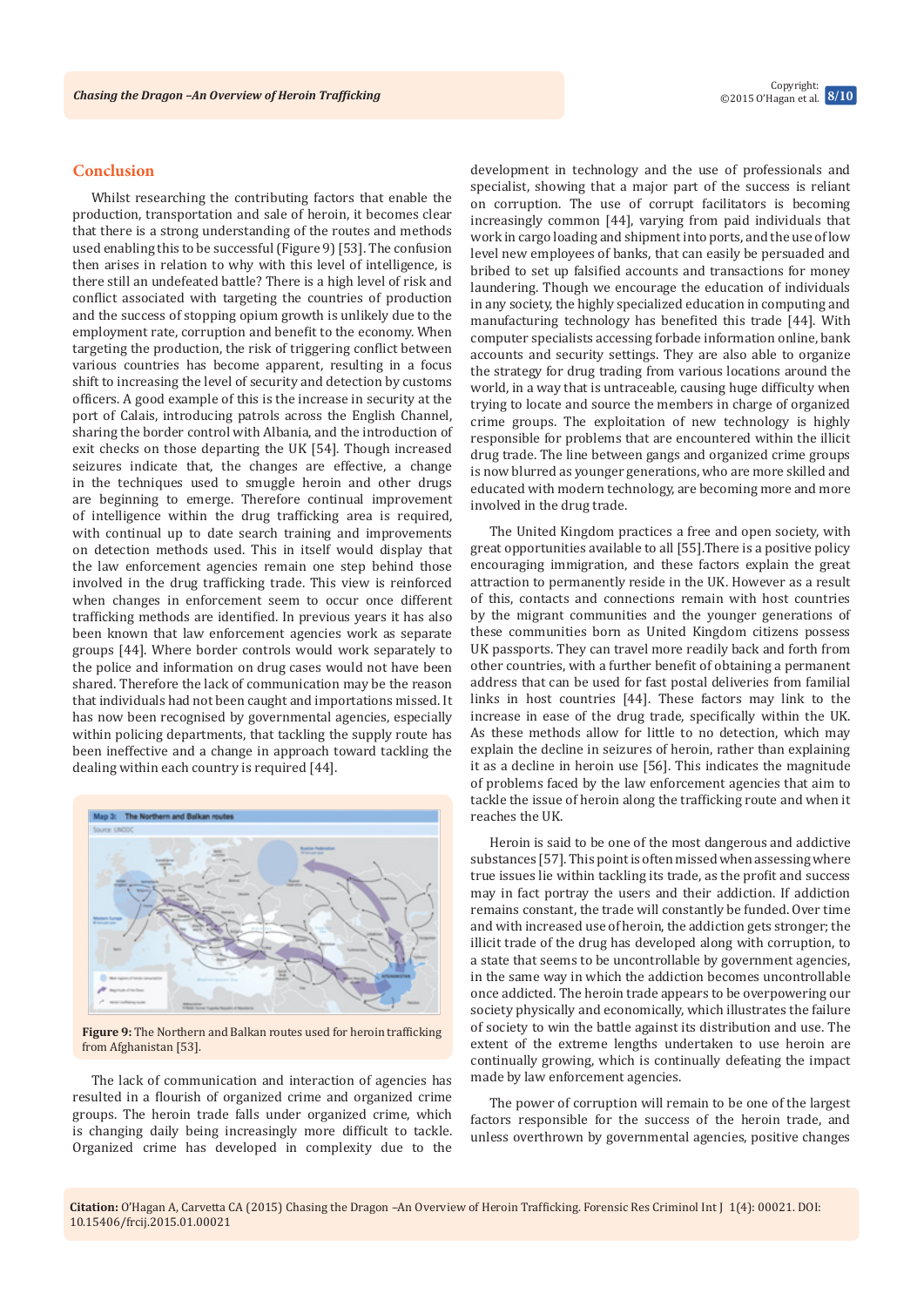

will remain unseen. The power of heroin and the trade itself will continue to persist, as it has been said that "heroin is the drug you would sell your own mother for" [24].

#### **References**

- 1. Spencer R, Popovich N (2014) The mind of a heroin addict: the struggle to get clean and stay sober. The Guardian.
- 2. [National Institute on Drug Abuse \(NIDA\) \(2014\) Drug Facts: Heroin.](http://www.drugabuse.gov/publications/drugfacts/heroin)  **IISA**
- 3. Freeman F (2013) Opiates. Nottingham Trent University.
- 4. [\(2010\) Grey Pages: Morphines. Derekwmeyer.blogspot.co.uk.](http://derekwmeyer.blogspot.co.uk/)
- 5. [Erowid \(2014\) Erowid Heroin Vault: Basics.](https://www.erowid.org/chemicals/heroin/heroin_basics.shtml)
- 6. [Stop Heroin \(2015\) Heroin Facts.](http://www.stopheroin.net/heroinfacts.htm)
- 7. [Drugs-information \(2015\) Heroin.](http://www.drugs-info.co.uk/drugpages/heroin/heroin.html)
- 8. [The National Archives \(1971\) Misuse of Drugs Act. UK, legislation.](http://www.legislation.gov.uk/ukpga/1971/38/contents) [gov.uk.](http://www.legislation.gov.uk/ukpga/1971/38/contents)
- 9. [Great Britain \(2014\) Drug misuse: Findings from the 2013/14 Crime](http://socialwelfare.bl.uk/subject-areas/services-activity/substance-misuse/homeoffice/drug14.aspx)  [Survey for England and Wales. Home Office, UK.](http://socialwelfare.bl.uk/subject-areas/services-activity/substance-misuse/homeoffice/drug14.aspx)
- 10.[Public Health England \(2014\) Drug treatment in England 2013-14.](http://www.nta.nhs.uk/uploads/drug-treatment-in-england-2013-14-commentary.pdf)  [PHE publications, UK.](http://www.nta.nhs.uk/uploads/drug-treatment-in-england-2013-14-commentary.pdf)
- 11.Matrix Knowledge Group (2007) [The Illicit drug Trade in the United](http://www.drugsandalcohol.ie/6375/)  Kingdom. (2<sup>nd</sup> [edn\), The Home Office, UK.](http://www.drugsandalcohol.ie/6375/)
- 12.Drug free world (2014) [Heroin Addiction Stories Why is Heroin So](http://www.drugfreeworld.org/drugfacts/heroin/a-very-slippery-slope.html)  [Addictive? - Drug-Free World.](http://www.drugfreeworld.org/drugfacts/heroin/a-very-slippery-slope.html)
- 13.[World Drug Report \(2008\) United Nations Office on Drugs and Crime](http://www.un.org.jo/publications/world-drug-report-2008)  [\(UNODC\).](http://www.un.org.jo/publications/world-drug-report-2008)
- 14.[Ferreiro C \(2003\) Heroin. Philadelphia, Chelsea House Publishers,](https://know.freelibrary.org/Record/930580)  [USA, pp. 104.](https://know.freelibrary.org/Record/930580)
- 15.[United Nations Office on Drugs and Crime \(UNODC\) \(2014\) Bulletin](https://www.unodc.org/unodc/en/data-and-analysis/bulletin/bulletin_1953-01-01_2_page004.html)  [on Narcotics - 1953 Issue 2.](https://www.unodc.org/unodc/en/data-and-analysis/bulletin/bulletin_1953-01-01_2_page004.html)
- 16.Drug policy (2014) *[Heroin Facts and Effects](http://www.drugpolicy.org/drug-facts/heroin-facts)*: Drug Policy Alliance.
- 17.[Merry J \(1975\) A Social History of Heroin Addiction. Br J Addict](http://www.ncbi.nlm.nih.gov/pubmed/1103920)  [Alcohol Other Drugs 70\(3\): 307-310.](http://www.ncbi.nlm.nih.gov/pubmed/1103920)
- 18.[Askwith R \(1998\) How Aspirin Turned Hero.](http://www.opioids.com/heroin/heroinhistory.html) Sunday Times.
- 19.Opiophilia (2012) *[Opiophilia: How Heroin is](http://opiophilia.blogspot.co.uk/2012/12/how-heroin-is-made.html)* Made. UK.
- 20.Front line (2014) [Transforming Opium Poppies Into Heroin. PBS,](http://www.pbs.org/wgbh/pages/frontline/shows/heroin/transform/)  [USA.](http://www.pbs.org/wgbh/pages/frontline/shows/heroin/transform/)
- 21.[Home Drug Testing Kits \(2014\)](http://www.eztestkits.com/en/drug-purity-and-cutting-agents/) Drug Purity & Cutting Agents.
- 22.[Simonson P, Daly M \(2011\) The Great Heroin Crash.](http://nationalusersnetwork.blogspot.in/2011/04/great-heroin-crash-by-peter-simonson.html) Druglink.
- 23.(2013) Turkey and Balkans battle drug trafficking. Setimes.com.
- 24.O'Hagan A (2015) Nottingham Trent University.
- 25.[United Nations Office on Drugs and Crime \(UNODC\) \(2015\)](https://www.unodc.org/unodc/en/drug-trafficking/) Drug [trafficking. USA.](https://www.unodc.org/unodc/en/drug-trafficking/)
- 26.[National crime agency \(2015\)](http://www.nationalcrimeagency.gov.uk/crime-threats/drugs) *National* Crime Agency Drugs.
- 27.[National Crime Agency \(NCA\) \(2015\)](http://www.nationalcrimeagency.gov.uk/crime-threats/drugs) Drugs. UK.
- 28.[European Monitoring Centre for Drugs and Drugs of Addiction](http://www.drugsandalcohol.ie/11652/1/EMCDDA_Tech_report_heroin_supply.pdf)  [\(EMCDDA\) \(2008\) Monitoring the Supply of Heroin to Europe.](http://www.drugsandalcohol.ie/11652/1/EMCDDA_Tech_report_heroin_supply.pdf)  [Luxemberg: Official Publications of the European Comunities,](http://www.drugsandalcohol.ie/11652/1/EMCDDA_Tech_report_heroin_supply.pdf)  [Portugal, pp. 20.](http://www.drugsandalcohol.ie/11652/1/EMCDDA_Tech_report_heroin_supply.pdf)
- 29.Occrp (2013) Narcotic Superhighways: The Top 5 Routes for Drug Trafficking.
- 30.Reitox National Focal Point (2013) Turkish Drug Report 2013. 2013 National Report (2012 data) to the EMCDDA. KOM Publications.
- 31.Todays Zaman (2015) Report: Drug trafficking via Turkey on the rise.
- 32.Gall C (2005) Armed and Elusive, Afghan Drug Dealers Roam Free. The New York Times, USA.
- 33.Tokyay M (2013) Turkey and Balkans battle drug trafficking. SETimes.com
- 34.Axa-Assiatance (2015) [The countries of the Schengen area. AXA](https://www.axa-schengen.com/en/countries-schengen-area)  [Schengen.](https://www.axa-schengen.com/en/countries-schengen-area)
- 35.[EMCDDA \(2014\) European Drug Report out today-Europe's drugs](http://www.emcdda.europa.eu/news/2014/3)  [problem increasingly complex.](http://www.emcdda.europa.eu/news/2014/3)
- 36.Border Force (2013) [Border Force Partner Bulletin. Boarder Force](https://www.gov.uk/government/publications/border-force-bulletin-issue-3-april-2013)  [Communications, UK.](https://www.gov.uk/government/publications/border-force-bulletin-issue-3-april-2013)
- 37.Dearden L (2014) Heroin 'smuggled into UK hidden with pet cats on plane. The Independent.
- 38.Spillett R (2014) The weirdest methods used to smuggle drugs into Britain - including inside a portrait of Nelson Mandela, a Snickers bar, bananas and lollipops. The Daily Mail.
- 39.[Yang A \(2014\) PHOTOS: See the crazy ways heroin smugglers hide](http://pix11.com/2014/11/06/photos-see-the-crazy-ways-heroin-smugglers-hid-their-drugs/)  [their drugs. New York, USA.](http://pix11.com/2014/11/06/photos-see-the-crazy-ways-heroin-smugglers-hid-their-drugs/)
- 40.[National Crime Agency \(NCA\) \(2014\)](http://www.1itl.com/news/392/) National Strategic Assessment [of Serious and Organised Crime 2014.](http://www.1itl.com/news/392/)
- 41.[Hassanian-Moghaddam H, Abolmasoumi Z \(2007\) Consequence of](http://www.ncbi.nlm.nih.gov/pubmed/17198448)  [Body Packing of Illicit Drugs.](http://www.ncbi.nlm.nih.gov/pubmed/17198448) Arch Iran Med 10(1): 20-23.
- 42.Dan Nosowitz (2015) [FYI: How Much Cocaine Can You Fit In Your,](http://www.popsci.com/science/article/2013-04/how-much-cocaine-can-you-fit-your-body)  [Ahem, Body?. Popular Science.](http://www.popsci.com/science/article/2013-04/how-much-cocaine-can-you-fit-your-body)
- 43.[Gulf News \(2012\). Man swallows 134 capsules in Oman drug](http://gulfnews.com/news/gulf/oman/man-swallows-134-capsules-in-oman-drug-smuggling-bid-1.983626)  [smuggling bid. OMAN.](http://gulfnews.com/news/gulf/oman/man-swallows-134-capsules-in-oman-drug-smuggling-bid-1.983626)
- 44.DCI Roberts S (2015) Project Genesis of Organised Crime. Bedfordshire Police.
- 45.De Mera D (2012) [Drug Cartels and their Links with European](http://www.europarl.europa.eu/meetdocs/2009_2014/documents/crim/dv/diazdemera_/diazdemera_en.pdf)  [Organised Crime. Special Committee on Organised Crime, Corruption](http://www.europarl.europa.eu/meetdocs/2009_2014/documents/crim/dv/diazdemera_/diazdemera_en.pdf)  [and Money Laundering \(CRIM\) 2012-2013, UK, pp. 1-8.](http://www.europarl.europa.eu/meetdocs/2009_2014/documents/crim/dv/diazdemera_/diazdemera_en.pdf)
- 46.[Michaletos I \(2007\) Turkish Organized Crime. World press, Greece.](http://www.worldpress.org/Europe/2987.cfm)
- 47.[Federal Bureau of Investigation \(FBI\) \(2015\)](https://www.fbi.gov/about-us/investigate/organizedcrime/italian_mafia) Italian Organized [Crime. USA.](https://www.fbi.gov/about-us/investigate/organizedcrime/italian_mafia)
- 48.[Lubasch A \(1987\) 17 found guilty in 'pizza' trial of a drug ring.](http://www.nytimes.com/1987/03/03/nyregion/17-found-guilty-in-pizza-trial-of-a-drug-ring.html) The [New York Times, USA.](http://www.nytimes.com/1987/03/03/nyregion/17-found-guilty-in-pizza-trial-of-a-drug-ring.html)
- 49.Europol (2014) Major heroin trafficking network dismantled by joint investigation team.
- 50.[IRIN news \(2010\) AFGHANISTAN: Running on drugs, corruption and](http://www.irinnews.org/report/89078/afghanistan-running-on-drugs-corruption-and-aid)  [aid.](http://www.irinnews.org/report/89078/afghanistan-running-on-drugs-corruption-and-aid)
- 51.[ESDAW \(2012\) Mafia, crime and corruption Turkey \(#\).](http://www.esdaw.eu/mafia-crime-and-corruption---turkey.html)
- 52.[GAN Integrity \(2014\) Business Corruption in Turkey. Business-anti](http://www.business-anti-corruption.com/country-profiles/europe-central-asia/turkey/snapshot/)[corruption portal, Turkey.](http://www.business-anti-corruption.com/country-profiles/europe-central-asia/turkey/snapshot/)
- 53.[Serbianna \(2015\) The Northern and Balkan routes.](http://serbianna.com/analysis/wp-content/uploads/2013/11/afghan_routs.png)
- 54.[Border Force \(2014\) Border Force Partner Bulletin. Border Force](https://www.gov.uk/government/publications/border-force-bulletin-issue-12-february-2014)  [Communications, UK, pp. 2-5.](https://www.gov.uk/government/publications/border-force-bulletin-issue-12-february-2014)